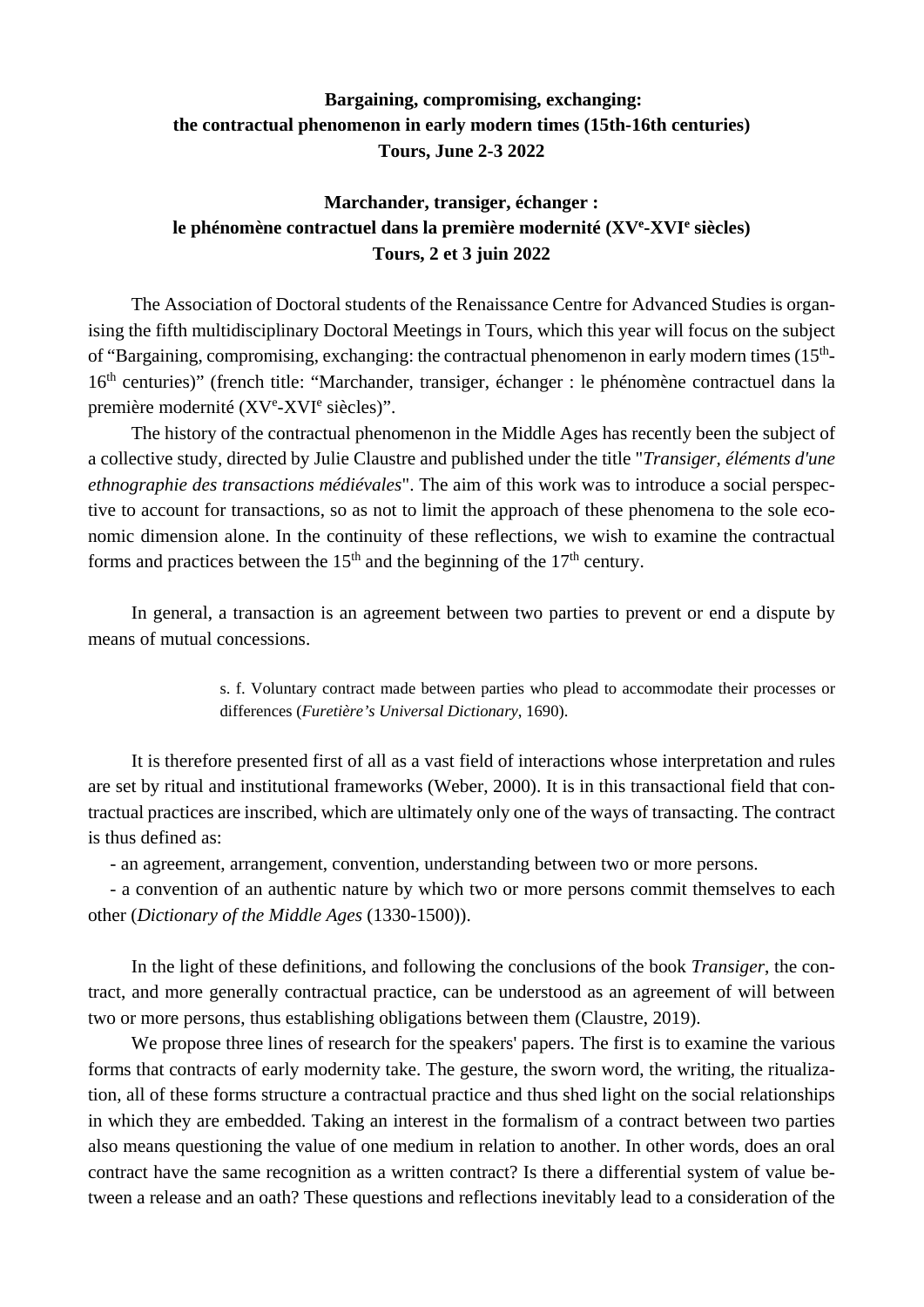framework(s) in which the contract takes place, the second field of research that we would like to see investigated.

The obligations induced by the contract are part of more or less encompassing, sometimes even binding, fields which structure its form as well as its value for the contracting parties, and define the nature of the obligations established. These frameworks can take the form of social structures (the family, the community of inhabitants, the corporation, the parish), economic and market structures (the market, understood here as a "set of transactions concerning a good or a type of good in a defined geographical area" (Guerreau, 2001), institutional and legal structures (administration, government, religion). In this perspective, case studies revealing the influence of law and legal frameworks on contractual practices are particularly welcome. In fact, the existence of legal regulation of exchanges necessarily implies the constitution of marginal transaction spaces, situated at the frontiers of legality. The goal is to highlight examples of strategies and tactics (De Certeau) aimed at promoting and enabling these shadowy exchanges.

The last issue will focus on the purpose and stakes of contractual practices in early modern societies. Contracts and exchanges occupy a large part of archival collections, but their purpose is multiple: to trade, to initiate or settle a conflict, to circumvent institutional and economic frameworks or monopolies, to structure political practices and social interactions in various settings (legal, political, economic, religious, commercial, artistic, musical, medical, etc.). The speakers will thus be invited to question the intentions and motivations underlying the contracts, as well as to highlight their outcome, and even their limits.

The ambition of these doctoral meetings is not to make a historiographic assessment of the transaction and the contract, but rather to cross disciplines on these objects. The expected papers are invited to mobilise several fields of research, including philosophy, literature, economic, political and religious history, art history, the history of science and technology, the history of food and musicology. As the concepts of transaction and contract know no borders, all geographical areas can be presented.

## Summary of research areas:

- What are the issues and modalities of the creation/termination of a contract and/or a transaction?

- How does the contract evolve over time? Is it reserved for a certain group of people? Is there a hierarchy of contracts?

- How is the contract embodied? Does it take different forms depending on the historical context? What are the tools and raw materials for making a contract?

## Terms and conditions:

This call for papers is part of the Fifth Multidisciplinary Doctoral Meetings organised on 2 and 3 of June 2022 by the Association of Doctoral Students of the Centre for Advanced Studies of the Renaissance of Tours. The doctoral students will ideally speak for 20 minutes in order to allow time for discussion. In order to be understood by all, French and English will be preferred, especially for the PowerPoint, but Spanish and Italian will be accepted for the oral presentation. The interventions will be done face-to-face. Distance learning may be requested on a case-by-case basis.